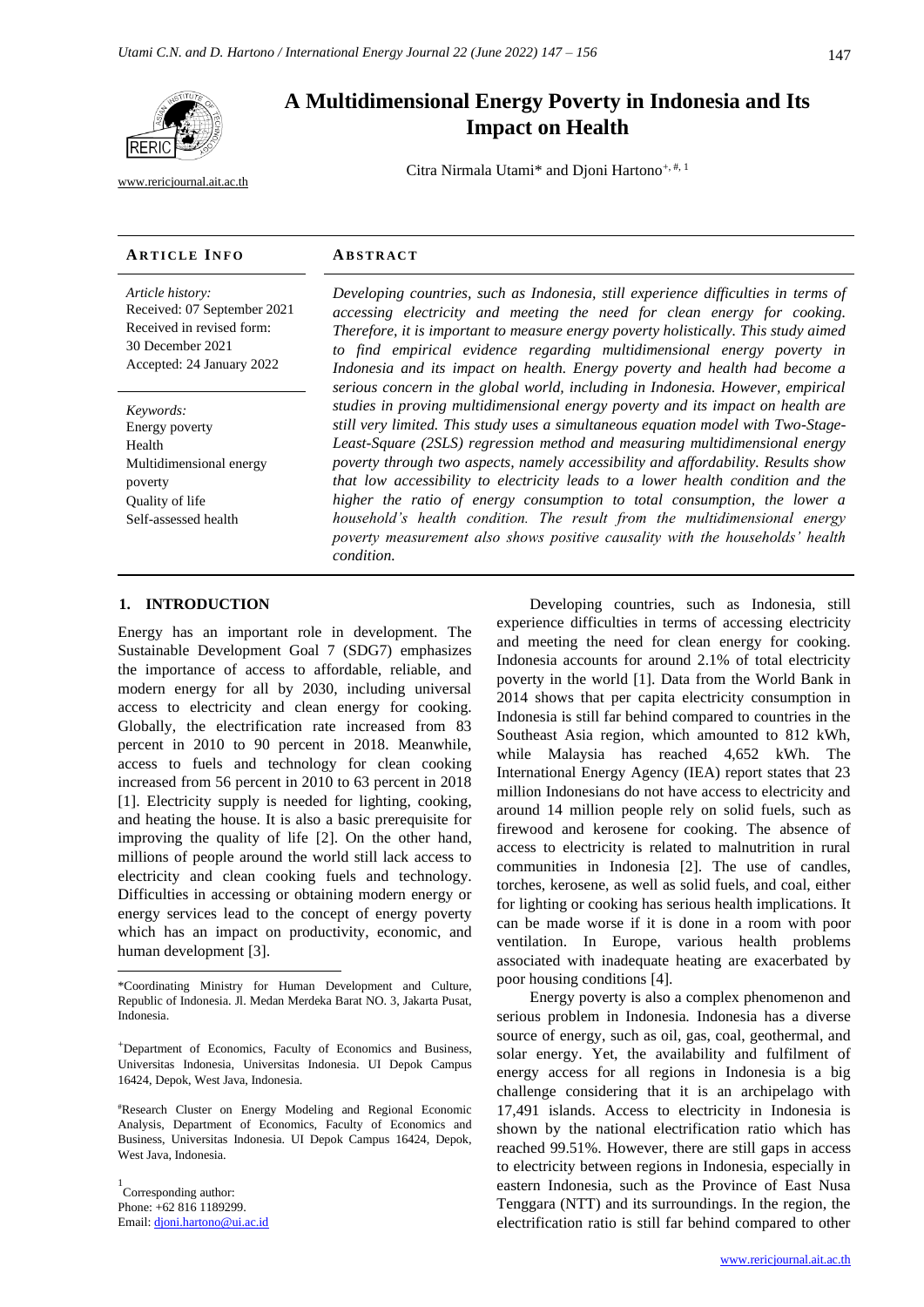regions. In addition, electricity is still difficult to reach due to its high cost because most of the power plants in the NTT region are still based on fuel oil (PLTD) [2].

Various energy development projects that aim to expand Indonesian people's access to energy have been launched by the government in recent decades, including in rural, remote, and underdeveloped areas. One of the programs launched by the government is to provide preelectrification. In 2019, the Indonesian government through the Ministry of Energy and Mineral Resources (ESDM) has budgeted 328 billion IDR for the distribution of energy saving solar lamp (Lampu Tenaga Surya Hemat Energi/LTSHE) packages. The project distributed 107,877 units of energy saving solar lamp with the provinces of NTT and Papua as the first priority. The project aimed to fulfil the availability of electricity for people in such remote areas. However, the gap still exists; data from the Ministry of Energy and Mineral Resources (2019) shows that the electrification ratio reached 98.81% consisting of 94.97% of PLN electricity, 3.47% non-PLN, and 0.37% LTSHE.

Besides the gap in access to electricity, the gap in access to clean energy for cooking is also high. Indonesian Central Bureau of Statistics (Badan Pusat Statistik/BPS) data shows that in 2018 there were still 21,710 villages/wards that used firewood and 2,979 villages/sub-districts that used kerosene for cooking spread across all provinces in Indonesia. Since 2007, the Indonesian government has also implemented a kerosene-to-LPG (Liquefied Petroleum Gas) conversion policy and provided a 3 kg LPG subsidy for the poor, aimed to reduce the use of kerosene and solid fuels and increase the use of LPG. The kerosene to LPG conversion program has succeeded in reducing the total household kerosene consumption in Indonesia by more than 80% in four years and significantly reducing the infant mortality rate (Imelda, 2020). In addition, the use of solid fuels for cooking contributes to the decline in indoor air quality. It has a major contribution to reducing premature mortality due to air pollution in China, India, and Bangladesh [5]. Some literature shows that energy poverty may not directly lead to death but has a significant effect on the increased risk of respiratory and mental health-related diseases such as an increased risk of depression (for example, [6], [7]).

Most studies on energy poverty measured its broad impact on community well-being but measurement of the specific impact on health is still very limited. Research on energy poverty in developing countries tends to focus on accessibility to modern energy, especially electricity and gas (*e.g.* [2], [8]). In developing countries, the provision of energy access to clean energy for the poor in rural is considered capable of reducing social inequality and increasing participation in society to generate income [9]. Meanwhile, research in developed countries where most of the access to modern energy, especially where electricity has reached 100%, focuses more on affordability and uses the term fuel poverty. As the definition set by the British Government, a household is considered to experience energy poverty if it spends more than 10% of the total family income to heat their house. The same definition applies to France [10].

The concept of energy accessibility and affordability to identify energy poverty needs to be considered in a wider aspect, especially for developing countries [3]. Several studies have shown the negative impacts of energy poverty on the health of individuals, both on physical and mental health. Energy poverty is associated with worse health consequences and has an impact on the overall welfare and quality of household life [10], [11]. Households that still use traditional materials for cooking, such as firewood, has an increased risk of disease from mosquito bites [2], respiratory and circulatory disorders [12], stress [13], depression [14], and decreased physical health and mental health [7]. Although there is some literature on the health impact of energy poverty, studies measuring health impact using multidimensional energy poverty measures are still very limited, especially studies in developing countries (*e.g.* [7], [15], [16]). Therefore, it is important to measure energy poverty holistically as a multidimensional measurement [3].

This study attempted to investigate the impact of energy poverty with multidimensional measurement on health at a household level in Indonesia. This study uses the endogeneity equation model which utilizes the latest national socio-economic survey data (Susenas) and village potential data. Accurate measurement of energy poverty especially at the micro-level is essential for designing efficient energy-related policies [15]. Therefore, it is important to have reliable data or appropriate indicators in measuring energy poverty. This study was conducted using micro-level socio-economic survey data which allows controlling for various household characteristics so that it is expected to produce a more accurate estimate of the impact of energy poverty on health. In addition, this study also considers other health determinants, such as education level, gender, healthcare facility, and others. This study involved a sample of 295,155 households spread throughout Indonesia, using a simultaneous equation model with the Two-Stage Least-Square (2SLS) regression method.

## **2. LITERATURE REVIEW**

#### *2.1 Health*

This study's main outcome variable is health status, using the subjective measure of health reports that are assessed by each individual. Llorca *et al.* [14] considered that health analysis at the individual level is considered to be more effective in capturing various factors that explain the different effects of each individual on experiencing fuel poverty. These selfassessed health reports are considered to represent several combinations of health, both mental and physical [17]. The use of subjective information, namely by using the perceived or self-assessed health status is considered to be able to show the actual state of health according to the circumstances of each individual [17]. However, to avoid heterogeneity and individual perceptual bias in self-assessed health reports, it is necessary to avoid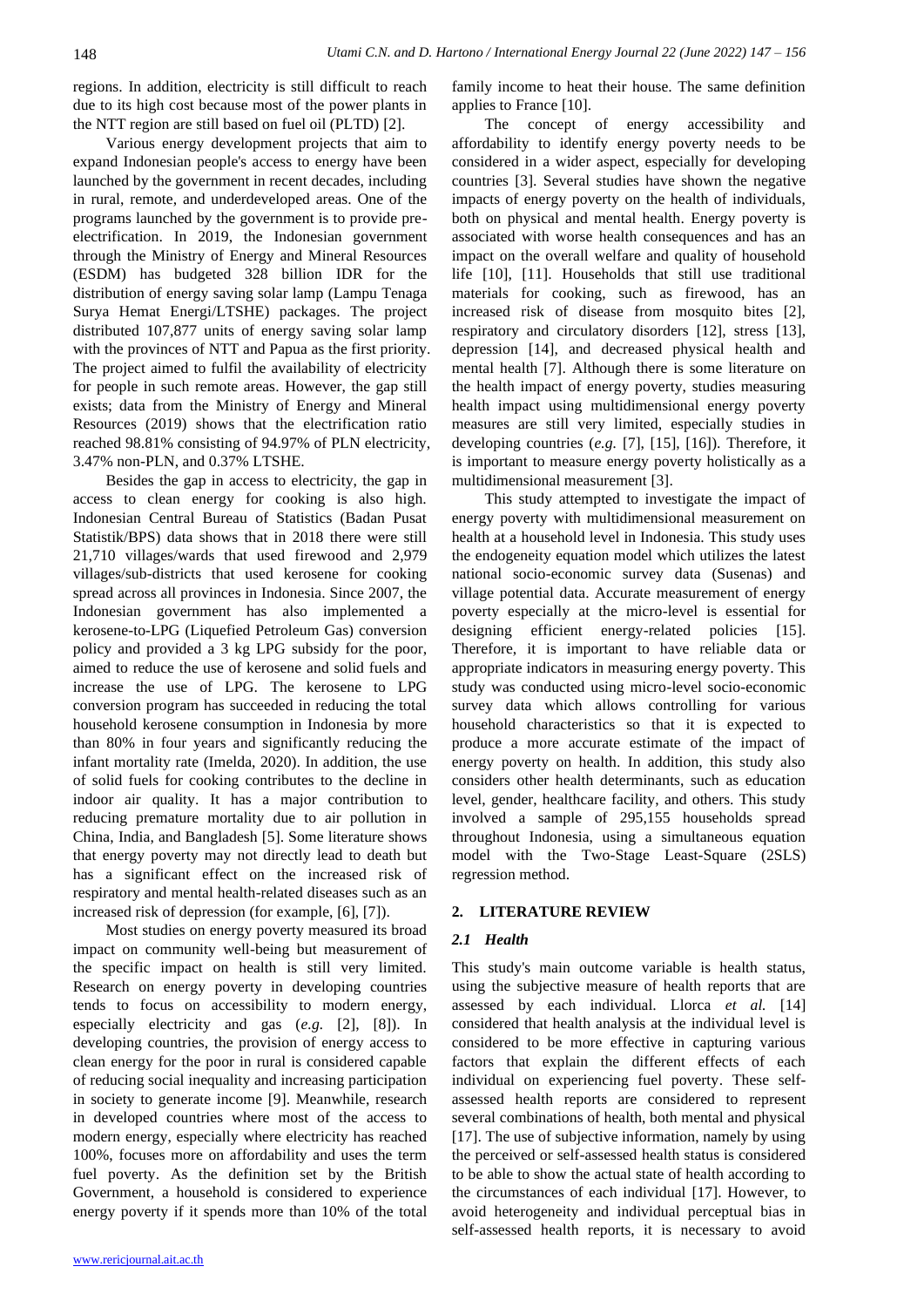questions with close-range response options, such as "very good" and "good" or "very bad" and bad " [14]. To avoid bias from self-assessed health reports, this study uses questions about health problems from each family member, with a choice of "yes" or "no" responses. The dependent variable in this study is the health status at the household level (Health). This study used a dummy of health complaints from each family member, where 1 is for individuals who have no health complaints at all and 0 for individuals who have health complaints. The total (sum) health complaint in each household as a proxy for the status of household health. In addition, this study also analyzes several individual characteristics that can affect health, such as the age of household head, gender of household head, educational level of household head, and the presence or absence of physical or non-physical limitations.

#### *2.2 Measuring Energy Poverty*

Zhang *et al.* [3] revealed that the assessment of the concept of energy poverty through a multidimensional perspective has a very close relationship to understanding its impact on average health in China. China and other countries in Asia have similar and quite significant characteristics [18]. Thus, multidimensional energy poverty through measuring the dimensions of accessibility and affordability is considered capable of seeing energy poverty more broadly so that it can investigate similar health problems, especially in developing countries in Asia [3]. Therefore, this study uses a multidimensional energy poverty measurement through two dimensions; accessibility and affordability, to broadly capture the concept of energy poverty in Indonesia and to analyze its impact on household health. The measurement based on these two dimensions is similar to the study conducted by Zhang *et al.* [3] with a sample of households in China, but with some adjustments. Zhang *et al.* [3] used one indicator for the accessibility dimension because China has reached 100% in terms of access to electricity. In Indonesia, access to electricity is used as an indicator for this dimension of accessibility since the access to electricity has not reached 100%. So that the measurement of the dimensions of accessibility through two indicators, namely access to electricity and access to modern energy for cooking. A dummy variable for the first indicator set equal to 1 for households whose main source of lighting is not electricity and 0 if otherwise. And for the second indicator, a dummy that equals 1 is for household that use biomass fuel for cooking (kerosene, briquettes, charcoal, firewood, etc.), and 0 for otherwise.

The affordability dimension is measured by the indicator of the ratio of household energy expenditure in a year to total household expenditure in a year. Where households are considered to experience energy deprivation if their energy consumption is more than 10% of total expenditure [1]. A dummy set equal to 1 is for households with an energy expenditure ratio of more than 10% of total household expenditure and 0 if for households with an energy expenditure ratio equal to or less than 10% of total household expenditure. Each

dimension shows the energy deprivation score of each household. The deprivation score for each household is between  $0$  and  $1$ . For accessibility  $(EP<sub>1</sub>)$  and affordability  $(EP_2)$ , the energy deprivation score can be represented as  $d_i = wI_i$  where  $d_i$  is the household energy deprivation score,  $I_i = 1$  if the household lacks indicators i and  $I_i = 0$  otherwise, w is the predefined weight where the total number of weights in each dimension  $= 1$ . The multidimensional energy poverty score is the sum of the total deprivation in each dimension. To measure multidimensional energy poverty (EP<sub>3</sub>), this study applied the same weight to the dimensions of accessibility  $(EP_1)$  and affordability  $(EP_2)$  and obtain a household energy deficiency score by calculating the weighted amount of deprivation from each dimension. Some existing literature shows that simple weighting methods to determine multidimensional energy poverty scores can be successful, such as Sadath and Acharya [19], Churchill and Smyth [4], and Zhang *et al.* [3].

#### *2.3 Energy Poverty and Health*

Various studies had proven the negative impact of energy poverty on health. Energy poverty causes various physical health problems, from high blood pressure and heart-related diseases [19] to mental health problems, such as anxiety, stress, and depression [20]. Households experiencing energy poverty have a higher tendency to experience physical pain, health, and mental stress [21]. Sadath and Acharya [19] found that the use of various types of solid fuels in the household has a bad effect on the health of each household member. The lower efficiency of traditional fuels and stoves leads to higher smoke release and a decrease in indoor air quality which can be harmful. The direct impact on health is respiratory infections in children and chronic lung disease in women who do not smoke [22], even early death is the biggest risk factor [23], 2011). Households with large family members are vulnerable to experiencing energy poverty [24]. The inability of households to access modern energy leads to dependence on solid fuels such as firewood and charcoal which has the potential to increase the level of indoor air pollution [25].

Eguino [26] showed that the use of biomass and solid fuels, such as wood, coal, and waste materials for cooking and heating, as well as candles and kerosene lamps for lighting, have a substantial effect on health. The effect mainly manifests as respiratory problems caused by high levels of air pollution and inefficient combustion. The inefficient use of biomass fuel had proven to be very dangerous for health [19] which is further exacerbated by the condition of narrow houses and kitchens in houses with poor ventilation, as well as traditional sanitation facilities. Energy-poor households tend to have unhealthy living conditions [27], humid and inadequate [28]. Young children, women, the elderly, and people with pre-existing health problems who are vulnerable to energy poverty [29] have a higher risk of experiencing more serious health problems due to energy poverty [30] because they spend more time at home [26].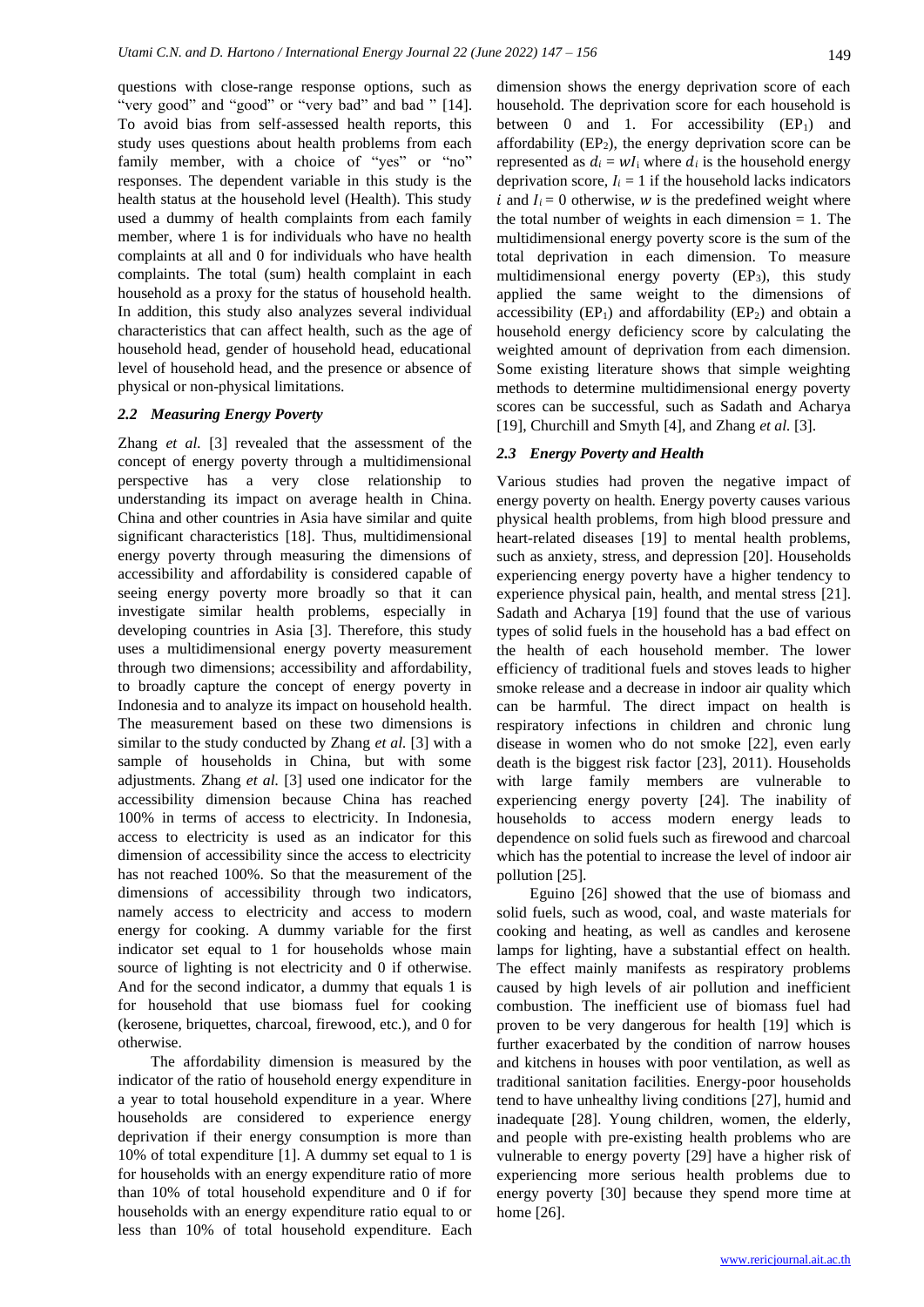Most studies on the impact of energy poverty on health used one measure of poverty as seen from one indicator only, while studies that use multidimensional energy poverty measures on health have not been widely conducted. Sadath and Acharya [19] used a multidimensional energy poverty index through simple weighting of individual components, but it is in line with the Multidimensional Energy Poverty Index (MEPI) which was first developed by Nussbaumer *et al.* [31] to measure multidimensional energy poverty in India. Sadath and Acharya [19] found that different multidimensional energy poverty index scores have different effects on household health risks in India. The higher the energy poverty index score of the household, followed by an increase in tuberculosis, asthma, hypertension, and heart-related diseases experienced by these households. Churchill and Smyth [4] measured a multidimensional energy poverty index similar to Sadath and Acharya [19] by using longitudinal survey data from 2005 to 2017 to see the impact on health status reported by each household in Australia. The results of his research indicated that a high multidimensional energy poverty index was significantly associated with lower household health levels. Zhang *et al.* [3] conducted a study with a multidimensional energy poverty index through two dimensions of energy poverty, namely accessibility, and affordability, and measured the impact on the health status reported by each household in China. The results showed a statistically significant and strong negative impact of multidimensional energy poverty on the health status in China.

### **3. DATA AND METHODOLOGY**

This study uses several data sources, first microdata from the survey results, namely the 2018 National Economic Survey (Susenas); and second, the Village Potential Data Collection (Podes) in 2018 at the District/City level. This study used microdata from the March 2018 Susenas. March 2018 Susenas was conducted in 34 provinces in Indonesia with a sample of 295,155 households spread across 514 districts/cities in Indonesia. The Susenas data used in this study comes from two questionnaires, namely the Kor Susenas (VSEN18.K) and the Consumption/Expenditure Susenas (VSEN18.KP). This study also uses the 2018 Podes Data Collection. The 2018 Podes data covers 83,931 village-level government administration areas consisting of 75,436 villages, 8,444 sub-districts, and 51 UPT/SPT. Podes 2018 also recorded 7,232 sub-districts and 514 districts/cities. In this study, we use household expenditure data as a proxy of household income to measure energy poverty.

In the Indonesian context, household expenditure data portray income conditions better than income data since the data only includes samples from people working in the formal sector, while most Indonesians work in the informal sector.

The econometric model used in this study is a model to see the effect of energy poverty on health in Indonesia. The equation model to be built is an endogeneity equation model to ensure the causal relationship between energy poverty variable and health [4]. The variable health status (Health) is measured by the total number of household members who were experiencing health complaints in each household. The main challenge in this research is the problem of endogeneity which may be caused by reverse causality between energy poverty and health. Several studies have treated energy poverty as endogenous (*e.g.* Churchill and Smyth [4] in Australia, and Zhang *et al.* [3] in China). The health status of a household can affect its level of income, thus causing energy poverty [3]. To reduce this potential endogeneity problem, this study used instrumental variables (IV) as an alternative to empirical strategy. This study uses different IVs for each dimension (accessibility and affordability) and adopted a simultaneous equations model with the 2SLS regression method. IV for accessibility dimension  $(EP_1)$ , this study incorporated forest variable as a proxy for geographical condition 4. Geographical conditions are considered as one of the factors that influence energy poverty experienced by households [2], [29]. Energy poverty in rural and remote areas tends to be worse. In Indonesia, addressing energy poverty due to unfair distribution in remote areas is still a challenge [32]. In addition, geographic conditions are considered to have no effects on the health status of individuals or households. Therefore, geographical variables are considered capable of being instrumental variables to overcome the problem of endogeneity in this study. Forest variable information is obtained through the PODES 2018 questionnaire. Meanwhile, for the affordability dimension  $(EP_2)$ , this study uses the Newroad variable as an instrumental variable. Newroad variable is used as a proxy for infrastructure conditions. Infrastructure is considered as one of the factors that cause energy poverty [33]. Areas with already-constructed road conditions are usually followed by the construction of a national grid. Thus, it can be concluded that areas with better infrastructure will have a national grid connection [2]. Road variable information is obtained through the PODES 2018 questionnaire.

To estimate the effects of energy poverty and household characteristics on health status this study employed the following 2SLS model. The variables in the model are based on the study of Churchill and Smyth [4] which has described the causal relationship between energy poverty and health by taking account of endogeneity.

 $Health_h = \gamma 0 + \gamma 1 EP_i + \gamma 2 GenderHH$  $+ \gamma$ 3 AgeHH  $+ \gamma$ 4 Disability  $+$   $y5$  Employment  $+ v6$  Education  $+ v7$  Number of MemberHH  $+ \gamma 8$  House Own +  $\gamma$ 9 House Size  $+ \gamma$ 10 Healthcare Facility  $+ \gamma$ 11 *Island* +  $\varepsilon$ <sub>h</sub> (1)

The variables are defined as follows: Health is household's health status; EPi are energy deprivation at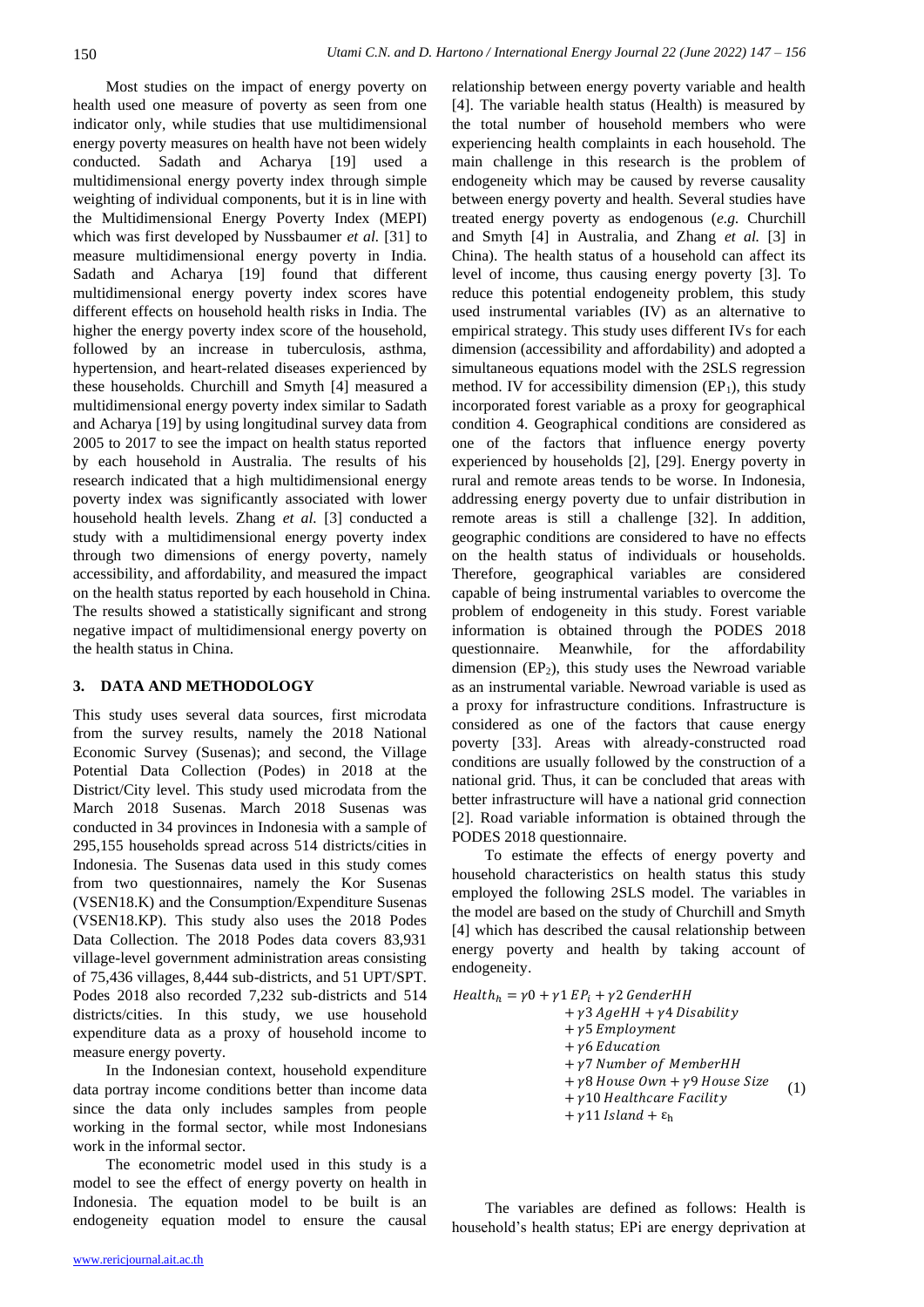dimensions of accessibility  $(EP_1)$  and affordability (EP2), and multidimensional energy poverty variable (EP3); GenderHH is dummy variable for gender of the head of the household with female as a basis  $= 0$ , male  $=$ 1; AgeHH is age of the household head; Disability is total number of families who have any kind of disabilities; Employment is dummy variable status of the head of the household in the household with unemployment as a basis  $= 0$ , employment  $= 1$ ; Education is dummy variable for education level of the head of the household with undergraduate and above as a basis  $= 0$ , and below undergraduate  $= 1$ ; Number of Member is total number of family members in the household; House\_Own is dummy variable for home ownership with others as a basis  $= 0$ , the house is owned by the household itself  $= 1$ ; House Size is size of the house that is the residence of the household (m2); Healthcare facility is total number of health facilities available in the area of residence (district/city level); Island is island dummies; h is Household h;  $\varepsilon$  is error term. The authors did not add the household income variable as a control variable in Equation 1 since it is one of the components of the measurement of affordability as one of the energy poverty variables. Including household income/expenditure as its proxy in the equation would lead to a multicollinearity problem.

### **4. RESULTS AND DISCUSSION**

Based on Table 1, the group of households that experienced multidimensional energy poverty at the 50% highest score of multidimensional energy poverty score was the households living in rural areas. Households living in rural areas were more likely to experience more severe multidimensional energy poverty compared to those living in urban, namely 71,444 households or 76,87% of the total households compared to the total number of households that have multidimensional energy poverty at the 50% highest score. While households who lived in urban areas, only 21,493 households or 23.13% had been experiencing multidimensional energy poverty at the 50% highest score of multidimensional energy poverty score. This is in line with the research of Sadath and Acharya [19] and Zhang *et al.* [3] which showed that households in rural areas experienced more multidimensional energy poverty compared to households in urban areas. This can be caused by the location of the residence which is far from the main road and the difficulty of access. Demographic, socio-economic conditions clarify the differences in characteristics between households with low health status and households with high health status. The factors that caused health status are interrelated, namely the classification of the area of residence, gender of the head of the household, the marital status of the head of the household, the illiteracy status of the head of the household, the educational history of the head of the household and the work status of the head of the household. The area of residence was divided into two categories, namely rural and urban.

| <u>twee the them and the communications and the communication of the communication of the communications of the communications of the communications of the communications of the communications of the communications of the co</u> |                              |                              |  |  |
|--------------------------------------------------------------------------------------------------------------------------------------------------------------------------------------------------------------------------------------|------------------------------|------------------------------|--|--|
| Area of Residence                                                                                                                                                                                                                    | Multidimensional Energy Poor | Multidimensional Energy Poor |  |  |
|                                                                                                                                                                                                                                      | <b>Highest Quantile</b>      | Lowest Quantile              |  |  |
| Urban                                                                                                                                                                                                                                | 21,493                       | 97,145                       |  |  |
|                                                                                                                                                                                                                                      | (7.28)                       | (32.91)                      |  |  |
| Rural                                                                                                                                                                                                                                | 71,444                       | 105,073                      |  |  |
|                                                                                                                                                                                                                                      | (24.21)                      | (35.60)                      |  |  |
| Total                                                                                                                                                                                                                                | 295,155                      |                              |  |  |

**Table 1. Households multidimensional energy distribution according to the area of residence.**

Household multidimensional energy poverty status is also divided into 2 quantiles based on the multidimensional energy poverty score, where the highest quantile shows households with the highest 50% multidimensional energy poverty score of the total score, the lowest quantile shows households with the lowest 50% multidimensional energy poverty score of the total score.

*Source: Calculated from Susenas 2018 by Authors.*

Based on Table 2, there was a difference in the percentage of household health status living in urban and rural areas. Although it did not have a large enough difference, the percentage of households with poor health status is more experienced by households in rural areas, namely 13.56% compared to households living in urban areas, namely 13.47%, as seen in the health status lowest group. Meanwhile, the percentage of households with better health status was mostly experienced by households in urban areas, namely 39.32% compared to households living in rural areas, namely 39.37%, as seen in the highest health status group. These findings were in line with the results of the study by Zhang *et al.* [3] that households in rural areas are more likely to have a lower health status than households in urban areas because rural areas are more prone to experience energy

poverty according to the findings in Table 2. So that more households in rural areas use biomass fuels, such as firewood, kerosene, and charcoal which are harmful to health. In addition, from the total number of health facilities in Indonesia, only 31.2% were available in rural areas, far less than the number of health facilities available in urban areas, which was 68.8%. The gender of the household head shows a different proportion of the health status of the household. In Table 2, the group of households headed by women tends to have a better health status than groups headed by men. Based on the age of the household head, health status also has a different distribution. The age classification was based on the classification applied by the United Nations [34], namely, adolescents and adult adults between the ages of 11-24 years, older adults between the ages of 25-64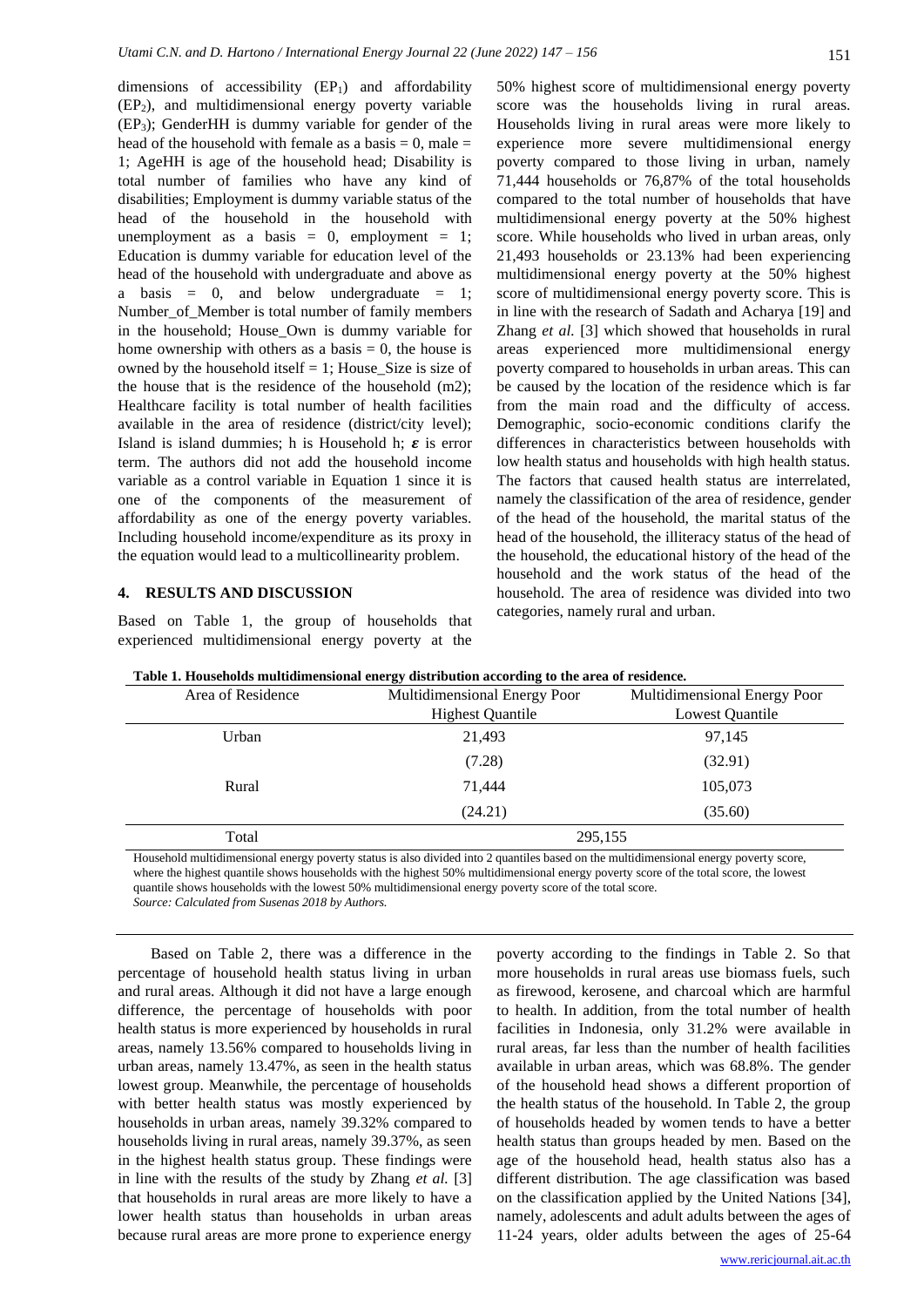years, and the elderly are those aged 65 years and over. Based on Table 2, in the lowest health status group, the largest percentage were households with elderly heads of household, which amounted to 32.72%. Meanwhile,

the lowest percentage in the lowest health status group is households with adult heads of household, which was 19.98%.

|                                          | Quartile of Health |       |       |                | <b>TOTAL</b> |
|------------------------------------------|--------------------|-------|-------|----------------|--------------|
| Household Socio-Economic Characteristics | 1                  | 2     | 3     | $\overline{4}$ |              |
| Residence Area                           |                    |       |       |                |              |
| Urban                                    | 39.32              | 30.85 | 16.25 | 13.47          | 100          |
| Rural                                    | 39.37              | 29.89 | 17.23 | 13.56          | 100          |
| Gender Head of household                 |                    |       |       |                |              |
| Female                                   | 39.72              | 40.84 | 12.27 | 8.17           | 100          |
| Male                                     | 39.48              | 28.38 | 17.64 | 17.64          | 100          |
| Age Head of household                    |                    |       |       |                |              |
| Youth and Young Adults (11-24 years old) | 27.11              | 18.74 | 2.78  | 51.37          | 100          |
| Older Adult (25-64 years old)            | 19.98              | 23.30 | 16.14 | 40.58          | 100          |
| Elderly (>65 years ole)                  | 32.72              | 25.07 | 9.52  | 32.69          | 100          |
| <b>Job Status HH</b>                     |                    |       |       |                |              |
| Employment                               | 40.72              | 28.90 | 16.49 | 13.89          | 100          |
| Unemployment                             | 34.28              | 35.55 | 18.03 | 12.14          | 100          |
| <b>Educational level HH</b>              |                    |       |       |                |              |
| <b>Below Senior High School</b>          | 37.44              | 31.14 | 17.76 | 13.23          | 100          |
| <b>Higher Education</b>                  | 43.13              | 28.67 | 14.97 | 13.67          | 100          |
| House Ownership                          |                    |       |       |                |              |
| Own house                                | 20.46              | 23.10 | 15.41 | 41.04          | 100          |
| Others                                   | 26.26              | 24.39 | 13.31 | 36.04          | 100          |

Note: Health status is divided into 4 quantiles, wherein quantile 1 shows the household with the highest 25% health status of the total household, while quantile 4 shows the household with the lowest 25% health status of the total household.

*Source: Calculated from Susenas 2018 by Authors*.

Based on the employment status of household heads, health status also has a different distribution. From Table 2, at the lowest health status group, the largest proportion in households with a head of household who work, which is 13.89% compared to the head of a household who are not working, which is 12.14%. In the highest health status group, households with heads of household who work also have the highest proportion, namely 40.72%, compared to households with heads of household who are not working, which is 34.28%. The educational level of the household head also showed a different distribution of health status. In the lowest health status group, households with a head of household who had education below undergraduate had the highest proportion, namely 13.23% compared to other levels of educational history. Meanwhile, in the highest health status group, households with highly educated heads of households also had the highest proportion, namely 43.13%, compared to other levels of educational history. This finding was in line with the research results of Churchill and Smyth [4], Kiuila and Mieszkowski [35], Buckley *et al.* [36] who showed that the higher the level of education, the better the health status because they have a better understanding of health issues that affect behavior change in a healthy lifestyle.

#### **4.1 2SLS Regression Method**

In the first stage, as shown in Table 3, the instrumental variable forest consistently showed a positive and significant association with energy deprivation both in the dimensions of accessibility  $(EP_1)$  and affordability  $(EP_2)$ , and also multidimensional energy poverty  $(EP_3)$ . These results indicated that households living in forests are positively associated with all forms of energy poverty. While the instrumental variable road consistently showed a negative and significant association with energy deprivation both in the dimensions of accessibility  $(EP_1)$  and affordability  $(EP_2)$ , and multidimensional energy poverty  $(EP_3)$ . These results indicate that households living in areas with asphalt roads are negatively associated with all forms of energy poverty.

In the second stage, based on the results of IV 2SLS in Table 4, energy deprivation in the accessibility dimension (column 1) and multidimensional energy poverty (column 3) experienced by households are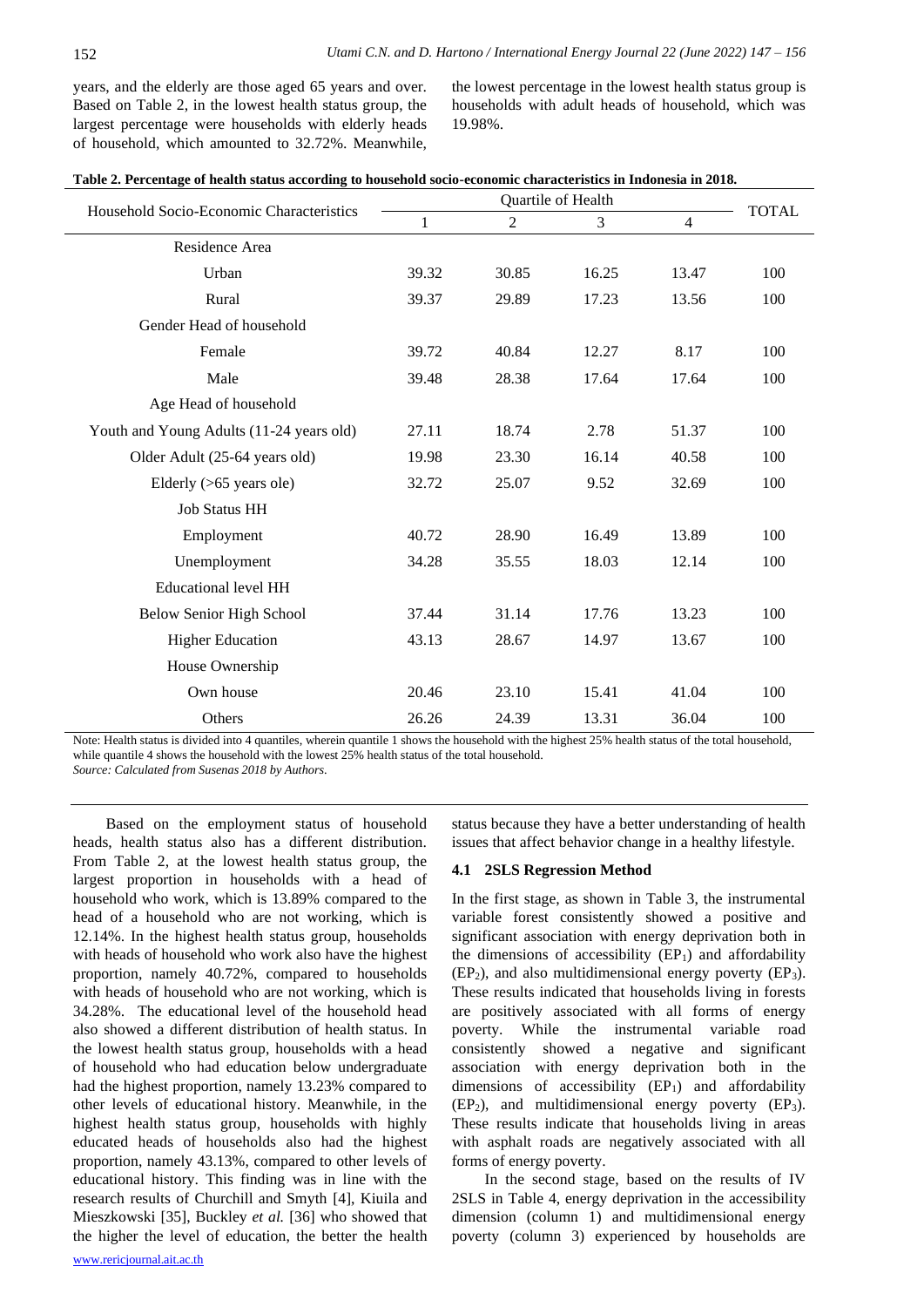negatively related to household health status and significant at the 1% level. This shows that households experiencing any form of energy poverty have a lower health status. This result is in line with the results of the study from Zhang *et al.* [3]. While energy deprivation in the affordability dimension (column 2) experienced by households was positively related to household health status and significant at the 1% level. This finding indicated that with each increase in the energy deprivation score from the affordability dimension of a household, household health status score will decrease. The positive coefficient in column (1) indicates that when households do not have any access to electricity and gas, households tend to have lower health status which is marked by the high number of family members experiencing health complaints. Sovacool [37] stated that many studies in developing countries have shown a strong association between health complaints such as respiratory infections, lung-related diseases, and lung cancer experienced by households that use solid fuels. Column (2) shows that with each increase in the energy deprivation score from the affordability dimension of a household, household health status score will increase. The negative coefficient indicates that when households have to spend more money on energy, households tend to have lower health status. In column (3), it can be seen that for each increase in the multidimensional energy poverty score of a household, household health status score will decrease. The positive coefficient indicates that any form of energy poverty will affect household health status. This effect applies specifically to the household that lives in remote areas, especially those who live in the forest, and with inadequate

infrastructure, especially those who live in an area with unpaved roads. Households who live in the forest and an area with unpaved roads with any forms of energy poverty have higher health complaints. This study showed energy deprivation from dimension accessibility and the multidimensional energy poverty dimensions consistently correlated negatively with health status, significant at the 1% level. These results show that all forms of energy poverty are still a challenge in Indonesia. The positive coefficient indicates that any form of energy poverty will decrease household health status, especially those who live in the forest and those who live in an area with unpaved roads. This study found energy deprivation from dimension affordability all dimensions correlates positively with health status, significant at the 1% level. While dimension affordability was insignificant in a study by Zhang *et al.* [3]. This shows that affordability to energy has a different effect between Indonesia and China, although both are developing countries. This could be explained by the findings of Sambodo [2] that households who do not experience energy poverty have a higher intensity of health service use which is indicated by having increased health expenditure. Because energy spending is reduced, it can be split into health spending. So, it could have an impact on improving household health status. In addition, household demographic, socioeconomic characteristics, such as having family members with disabilities, lower level of education of the head of the household, having more family members, and house size. Those household demographic and socio-economic characteristics correlate negatively and significantly at the 1% level.

|                                                                                                       | EP <sub>1</sub>  | EP <sub>2</sub>  | EP <sub>3</sub> |
|-------------------------------------------------------------------------------------------------------|------------------|------------------|-----------------|
|                                                                                                       | $\left(1\right)$ | 2)               | (3)             |
| Forest                                                                                                | $0.0001355***$   | $0.0000227***$   | $0.0000791***$  |
|                                                                                                       | (0,00000277)     | (0,00000289)     | (0,00000203)    |
| Newroad                                                                                               | $-0.0004874***$  | $-0.0001201$ *** | $-0.0003037***$ |
|                                                                                                       | (0,00000984)     | (0.0000103)      | (0,00000721)    |
| <b>Control Variables</b>                                                                              | Yes              | Yes              | Yes             |
| <b>Provincial Dummies</b>                                                                             | Yes              | Yes              | Yes             |
| N                                                                                                     | 295.155          | 295.155          | 295.155         |
| <b>Wald F-Statistics</b>                                                                              | 29.858           | 29.858           | 10.705          |
| Note: * ** **** Indicates Significance at the 1004 504 and 104 levels. Standard errors in perceptions |                  |                  |                 |

| Table 3. First stage estimation results for effect of geographical and infrastructure conditions on energy poverty. |  |
|---------------------------------------------------------------------------------------------------------------------|--|
|---------------------------------------------------------------------------------------------------------------------|--|

\*: Indicates Significance at the 10%, 5% and 1% levels. Standard errors in parentheses.

*Source: Calculated from Susenas 2018, Podes 2018, and Bps 2018 by authors*

Households with older household heads tend to have a lower health status. In addition, the education level of the head of the household in this study shows that the lower level of education of the head of the household has an association with the lower health status of the household. This finding is in line with the studies from Churchill and Smyth [4], Llorca *et al.* [14], and Lin and Okyere [7] which stated that employment and higher education are associated with better health. Households consisting of a lot of members and more than one family living together in one house tend to have a lower health status. Likewise, households with family members with disabilities tend to have lower health status. Those results are in line with the results of a study from Churchill and Smyth [4] that households with family members with disabilities tend to have lower health status. A household with a greater number of dependants also has a lower health status. This finding is in line with the studies from Churchill and Smyth [4], Zhang *et al.* [3], Llorca *et al.* [14], and Lin and Okyere [7].

Meanwhile, the demographic and socio-economic characteristics of the household that were positively related to health status were male household head, employment status of household head, ownership of a house, and healthcare facility. Households that have a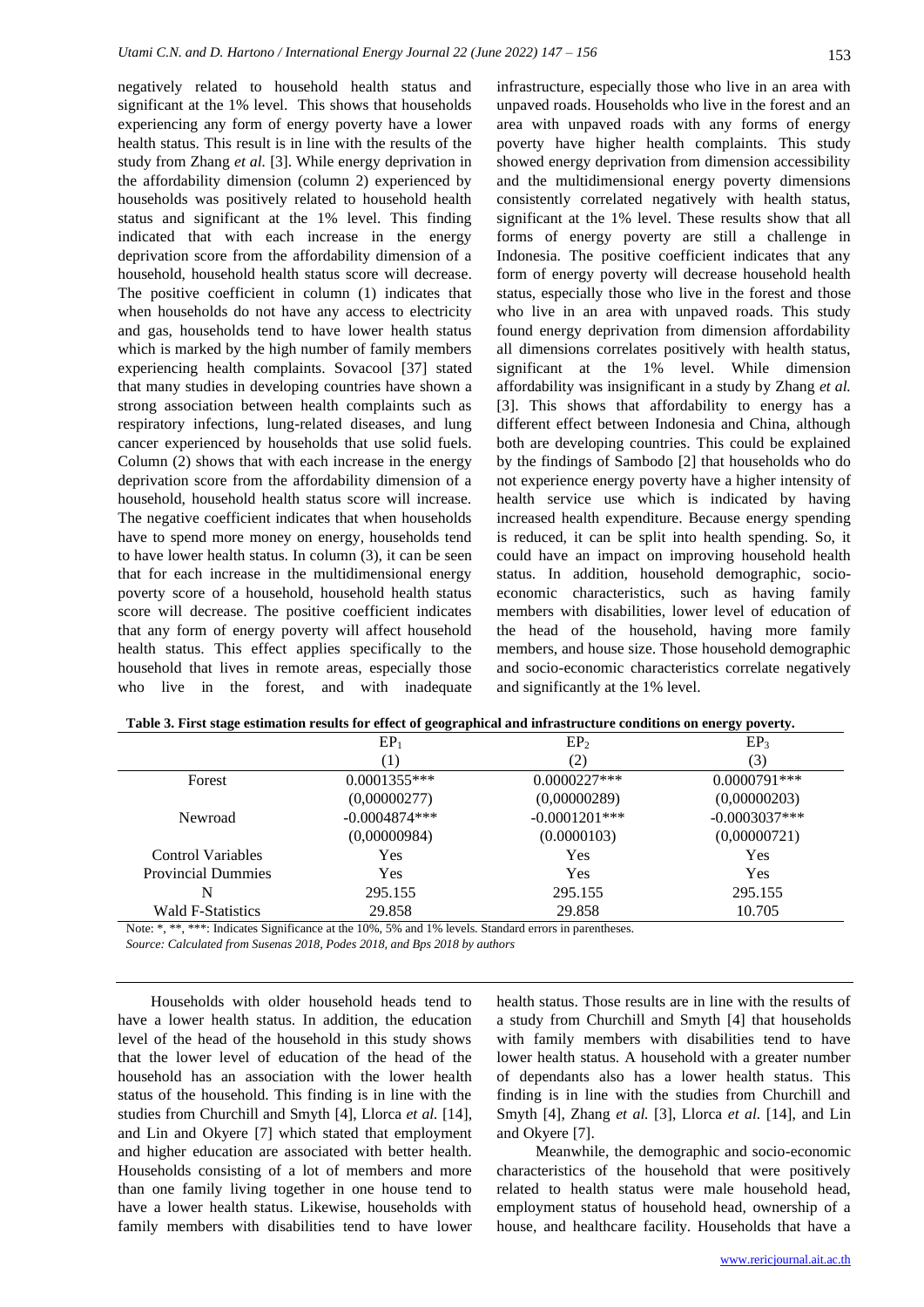female head of household have a lower health status than households that have a male head of household. This finding is in line with the studies from Churchill and Smyth [4], Llorca *et al.* [14], and Lin and Okyere [7] which stated that household health status is getting better for households with male heads of families. Households with working heads of households have a higher health status. In addition, the education level of the head of the household in this study shows that the higher the education level of the head of the household, the higher the health status of the household. These two

findings were in line with the studies from Churchill and Smyth [4], Llorca *et al.* [14], and Lin and Okyere [7] which stated that employment and higher education are associated with better health. Households with selfowned house ownership also have higher health status. Otherwise, the larger the house size, the lower the household health status. Otherwise, the larger the house size, the lower the household health status. This is because although the size of the house is larger, it is not well ventilated, the effects of air pollution will be worse [38].

**Table 4. Estimation results of two-stage-least-squares (2SLS) regression method.** 

| Dependent Variable: Health | I           | $\rm II$    | $\quad \text{III}$ |
|----------------------------|-------------|-------------|--------------------|
| Independent Variable:      | (1)         | (2)         | (3)                |
| $\mathbf{EP}_1$            | $0.515***$  |             |                    |
|                            | (0.241)     |             |                    |
| EP <sub>2</sub>            |             | $-4.493***$ |                    |
|                            |             | (0.906)     |                    |
| EP <sub>3</sub>            |             |             | 13.032***          |
|                            |             |             | (4.657)            |
| <b>GENDERHH</b>            | $0.059***$  | $0.059***$  | $0.268***$         |
|                            | (0.022)     | (0.022)     | (0.080)            |
| ${\bf AGEHH}$              | $0.008***$  | $0.008***$  | $-0.013$           |
|                            | (0.001)     | (0.001)     | (0.005)            |
| <b>DISABILITY</b>          | $0.398***$  | $0.398***$  | 0.102              |
|                            | (0.043)     | (0.043)     | (0.114)            |
| <b>EMPLOYMENT</b>          | $-0.067***$ | $-0.067***$ | $-0.104***$        |
|                            | (0.008)     | (0.008)     | (0.019)            |
| <b>EDUCATION</b>           | $-0.081***$ | $-0.081***$ | $-0.446***$        |
|                            | (0.014)     | (0.014)     | (0.187)            |
| NUMBER_OF_MEMBERHH         | $0.127***$  | $0.127***$  | $0.361***$         |
|                            | (0.016)     | (0.016)     | (0.055)            |
| HOUSE_OWN                  | $-0.023***$ | $-0.023***$ | $-0.200***$        |
|                            | (0.009)     | (0.009)     | (0.058)            |
| <b>HOUSE_SIZE</b>          | $0.000***$  | $0.000***$  | $0.003***$         |
|                            | (0.000)     | (0.000)     | (0.001)            |
| HEALTHCAREFACILITY         | $-0.002***$ | $-0.002***$ | $-0.011***$        |
|                            | (0.001)     | (0.001)     | (0.005)            |
| PROVINCIAL DUMMIES         | <b>YES</b>  | <b>YES</b>  | <b>YES</b>         |
| $\mathbf N$                | 295.155     | 295.155     | 295.155            |
| <b>WALD F STATISTICS</b>   | 29.858      | 29.858      | 10.705             |

Note: All regression results produce an intercept but are not interpreted. \*, \*\*, \*\*\*: indicates significance at the 10%, 5% and 1% levels. Standard errors in parentheses

*Source: Calculated from Susenas 2018, Podes 2018, and BPS 2018 by Authors*.

#### **5. CONCLUSION**

Research on multidimensional energy poverty and its impact on health has not been widely conducted. Several studies that have been conducted provide empirical evidence that energy poverty has a negative relationship with health status. However, these studies only focus on one measure of energy poverty, not many have considered the multidimensional aspects of energy poverty. In fact, by considering the multidimensional aspects of poverty, the estimation results provided wide aspects and were more accurate than just one measure of energy poverty. This study used the multidimensional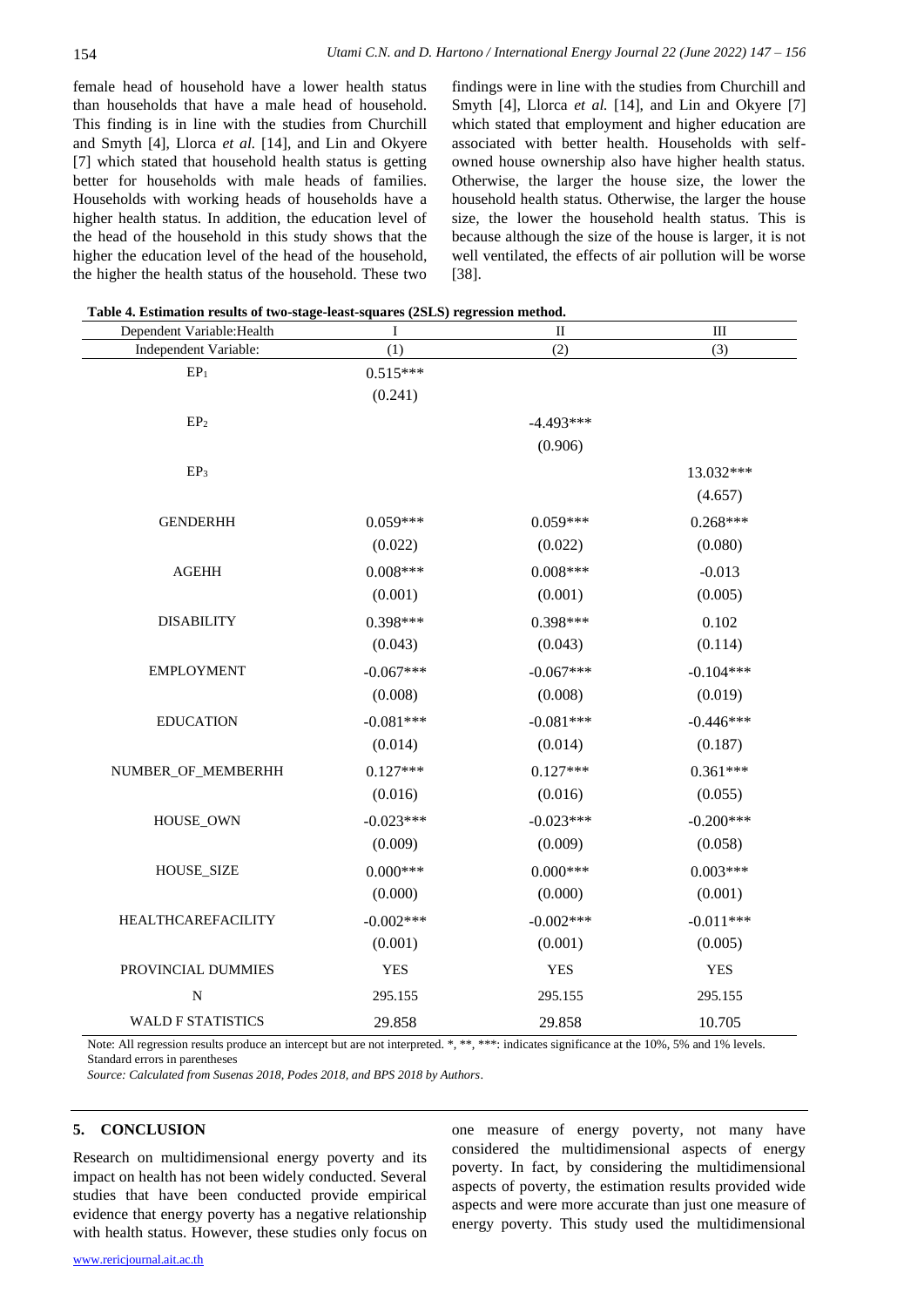aspects of energy poverty in Indonesia, as a developing country that has enormous natural wealth, including its energy potential, and analyzes its impact on health. Using a simultaneous equation model with 2SLS regression method, this study used the health complaint reports from each family member in the household to estimate the household health status. The results showed that households experiencing multidimensional energy poverty had lower health status, especially for people who live in remote areas with inadequate infrastructure. Energy deprivation both in accessibility and affordability dimensions also has a negative and significant impact to lower health status. Control variables that have negative and significant associations to health are the female household heads, the presence of family members with disabilities, lower level of education of household head, house size, and a large number of household members. Control variables that have positive and significant associations to health are employment status of a household, ownership of a house, and availability of healthcare facilities where households live.

#### **REFERENCES**

- [1] Cozzi L., Adam Z., Bahar H., Barret C., Dubreuil J., Erdogan M., Alvarez C.F., Goodson T., Lorenczik S., Pavarini C., Varro L., Wanner B., Arsalane Y., Zavala P.B., Dasgupta A., Daugy M., Delmastro C., Donovan C., Gupta A., Guyon J., Feuvre P.L., Mattion F., Molnar G., Papapanagiotou S., Perugia D., Petropoulos A., Prime J., Quadrelli R., Searl A., Singh S., and Wetzel D., 2020. *Global Energy Review 2020: The impacts of the Covid-19 crisis on global energy demand and CO2 emissions.* Paris, France: International Energy Agency (IEA Publication).
- [2] Sambodo M.T. and R. Novandra. 2019. The state of energy poverty in Indonesia and its impact on welfare. *Energy Policy* 132(May): 113–121. doi: 10.1016/j.enpol.2019.05.029.
- [3] Zhang D., Li J., and Han P., 2019. A multidimensional measure of energy poverty in China and its impacts on health: An empirical study based on the China family panel studies. *Energy Policy* 131: 72–81. doi: 10.1016/j.enpol.2019.04.037.
- [4] Awaworyi Churchill S. and R. Smyth. 2021. Energy poverty and health: Panel data evidence from Australia. *Energy Economics* 97: 105219. doi: 10.1016/j.eneco.2021.105219.
- [5] Lacey F.G., Henze D.K., Lee C.J., van Donkelaar A., and Martin R.V., 2017. Transient climate and ambient health impacts due to national solid fuel cookstove emissions. In *Proceedings of the National Academy of Sciences.* Washington D.C., United States, 24 January. Washington D.C.: United States National Academy of Sciences.
- [6] Grey C.N.B., Jiang S., Nascimento C., Rodgers S.E., Johnson R., Lyons R.A., and Poortinga W., 2017. The short-term health and psychosocial impacts of domestic energy efficiency investments

in low-income areas: a controlled before and after study. *BMC Public Health* 17(1): 140.

- [7] Lin B. and M.A. Okyere. 2020. Multidimensional Energy Poverty and Mental Health: Micro-Level Evidence from Ghana. *International Journal of Environmental Research and Public Health* 17(18): 6726. doi: 10.3390/ijerph17186726.
- [8] Imelda. 2020. Cooking that kills: Cleaner energy access, indoor air pollution, and health. *Journal of Development Economics* 147: 102548. doi: 10.1016/j.jdeveco.2020.102548.
- [9] World Economic Forum. 2010. G*lobal agenda council reports. Summaries of global agenda council discussions from the summit on the global agenda 2009.* World Economic Forum. https://members.weforum.org/pdf/globalag enda2010.pdf.
- [10] Lacroix E. and C. Chaton. 2015. Fuel poverty as a major determinant of perceived health: the case of France. *Public Health* 129(5): 517–524. doi: 10.1016/j.puhe.2015.02.007.
- [11] Boemi S.-N. and A.M. Papadopoulos. Energy poverty and energy efficiency improvements: A longitudinal approach of the Hellenic households. *Energy and Buildings* 197: 242–250. doi: 10.1016/j.enbuild.2019.05.027.
- [12] Geddes I., Bloomer E., Allen J., and Goldblatt P., 2011. *The Health Impacts of Cold Homes and Fuel Poverty.* London, United Kingdom: Department of Epidemiology and Public Health, University College London (Friends of the Earth and the Marmot Review Team).
- [13] Tod A. and H. Thomson, 2016. Health Impacts of Cold Housing and Energy Poverty. In K. Csiba, ed. *Energy Poverty Handbook.* Brussels: Greens/EFA group of the European Parliament, 2016, pp. 39-56.
- [14] Llorca M., Rodriguez-Alvarez A., and Jamasb T., 2020. Objective vs. subjective fuel poverty and self-assessed health. *Energy Economics* 87: 104736. doi: 10.1016/j.eneco.2020.104736.
- [15] Zhang Q., Dong W., Wen C., and Li T., 2019. Study on factors affecting corn yield based on the Cobb-Douglas production function. *Agricultural Water Management* 228(2519): 105869. doi: 10.1016/j.agwat.2019.105869.
- [16] Mendoza C.B., Cayonte D.D.D., Leabres M.S., and Manaligod L.R.A., 2019. Understanding multidimensional energy poverty in the Philippines. *Energy Policy* 133: 110886. doi: 10.1016/j.enpol.2019.110886.
- [17] Apouey B. and A.E. Clark. 2010. Winning big but feeling no better? The effect of lottery prizes on physical and mental health. *Health Economics* 24(5): 516–538. doi: 10.1002/hec.3035.
- [18] Todaro M.P. and S.C. Smith. 2011. *Economic Development*, 11th ed.. Harlow: Pearson Education.
- [19] Sadath A.C. and R.H. Acharya. 2016. Assessing the extent and intensity of energy poverty using Multidimensional Energy Poverty Index: Empirical evidence from households in India. *Energy Policy* 102: 540–548. doi: 10.1016/j.enpol.2016.12.056.
- [20] Primc K. and R. Slabe-Erker. 2020. Social policy